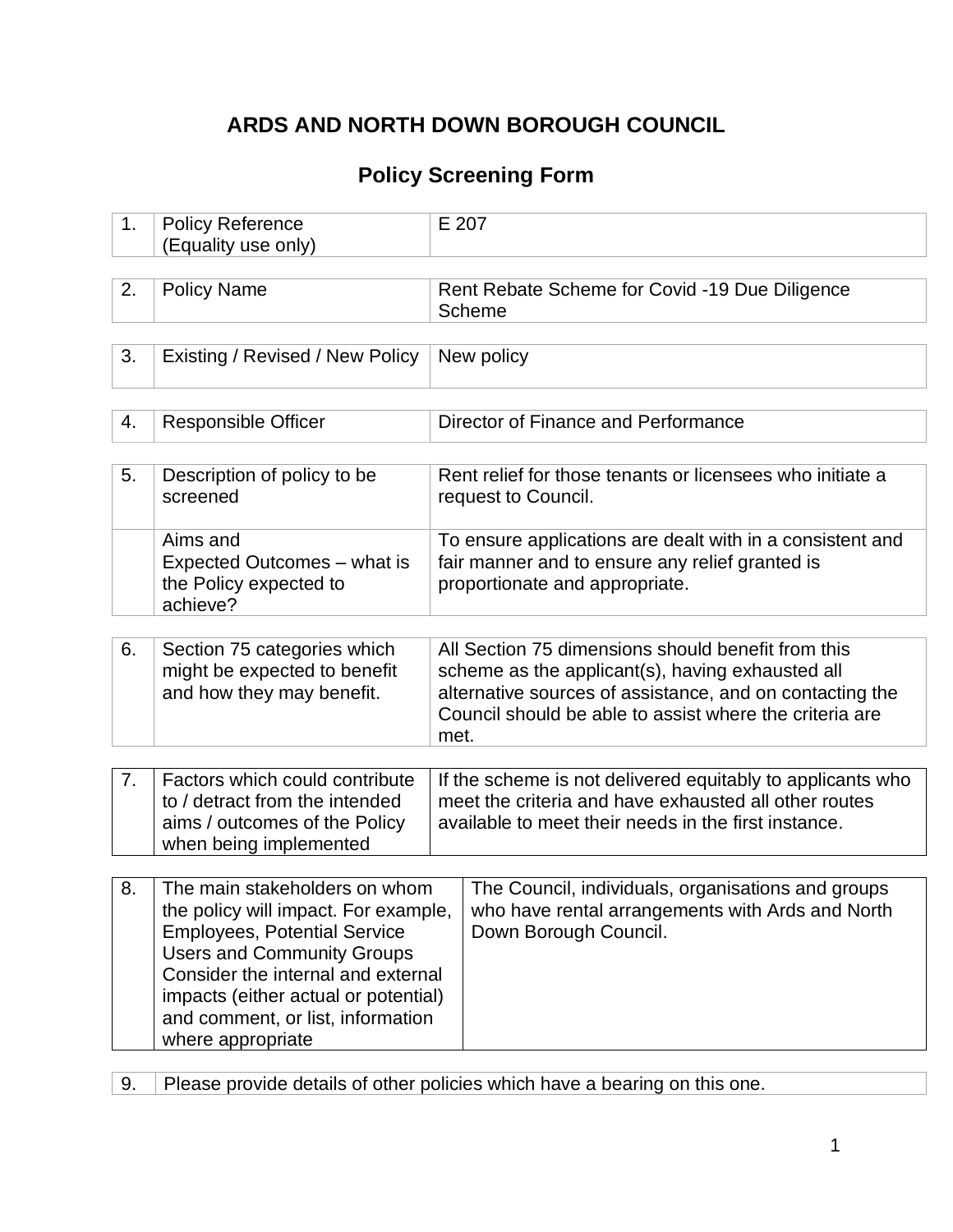| E 26 Anti-Fraud Bribery and Corruption Policy  | Ards and North Down Borough |
|------------------------------------------------|-----------------------------|
| E 27 Lands and Property Policy                 | Council                     |
| E 28 Corporate Complaints policy and procedure |                             |
| E 64 Business Continuity Policy                |                             |
| E 153 Customer Care Strategy                   |                             |
| E 196 Ards and North Down Borough Council      |                             |
| Corporate Plan 2020-2024 (draft)               |                             |
| E200 Whistle-blowing Policy                    |                             |
|                                                |                             |

|     | Available evidence (quantitative and qualitative) considered as important to encourage |                                                                                    |                                                                        |          |            |           |          |  |
|-----|----------------------------------------------------------------------------------------|------------------------------------------------------------------------------------|------------------------------------------------------------------------|----------|------------|-----------|----------|--|
| 10. |                                                                                        |                                                                                    |                                                                        |          |            |           |          |  |
|     | completion in relation to:                                                             |                                                                                    |                                                                        |          |            |           |          |  |
|     | Religious                                                                              | <b>Summary:</b>                                                                    |                                                                        |          |            |           |          |  |
|     | <b>Belief</b>                                                                          | The Northern Ireland Census 2011 (NISRA) statistics for the Borough area           |                                                                        |          |            |           |          |  |
|     |                                                                                        | showed that 75% are or have been brought up in Protestant and Other Christian      |                                                                        |          |            |           |          |  |
|     |                                                                                        | (including Christian related) religions. While this varied across the borough from |                                                                        |          |            |           |          |  |
|     |                                                                                        | 17% in Portaferry ward to 87% in Carrowdore ward this does not have any            |                                                                        |          |            |           |          |  |
|     |                                                                                        | relation to this policy. These compared to 48% for Northern Ireland as a whole.    |                                                                        |          |            |           |          |  |
|     |                                                                                        | See table below                                                                    |                                                                        |          |            |           |          |  |
|     |                                                                                        | Data:                                                                              |                                                                        |          |            |           |          |  |
|     |                                                                                        |                                                                                    | <b>Religion or Religion Brought up in (Numbers with % in brackets)</b> |          |            |           |          |  |
|     |                                                                                        |                                                                                    | All usual                                                              | Catholic | Protestant | Other     | None     |  |
|     |                                                                                        |                                                                                    | residents                                                              |          |            |           |          |  |
|     |                                                                                        |                                                                                    |                                                                        |          | and Other  | Religions |          |  |
|     |                                                                                        |                                                                                    |                                                                        |          | Christian  |           |          |  |
|     |                                                                                        |                                                                                    |                                                                        |          | (including |           |          |  |
|     |                                                                                        |                                                                                    |                                                                        |          | Christian  |           |          |  |
|     |                                                                                        |                                                                                    |                                                                        |          | related)   |           |          |  |
|     |                                                                                        | Northern                                                                           |                                                                        |          |            |           |          |  |
|     |                                                                                        | Ireland                                                                            | 1,810,863                                                              | 817,385  | 875,717    | 16,592    | 101,169  |  |
|     |                                                                                        |                                                                                    | $(100\%)$                                                              | (45%)    | (48%)      | (1%)      | (6%)     |  |
|     |                                                                                        | Ards<br>and                                                                        |                                                                        |          |            |           |          |  |
|     |                                                                                        | <b>North</b>                                                                       |                                                                        |          |            |           |          |  |
|     |                                                                                        | Down                                                                               |                                                                        |          |            |           |          |  |
|     |                                                                                        | Borough                                                                            | 156,672                                                                | 20,550   | 117,589    | 1,729     | 16,804   |  |
|     |                                                                                        | Council                                                                            | $(100\%)$                                                              | (13%)    | (75%)      | (1%)      | $(11\%)$ |  |
|     |                                                                                        | Source: Religion or religion brought up in. Census 2011, NISRA                     |                                                                        |          |            |           |          |  |
|     | Political                                                                              | <b>Summary:</b>                                                                    |                                                                        |          |            |           |          |  |
|     | Opinion                                                                                | Electoral Office data from recent Local Government elections detail the political  |                                                                        |          |            |           |          |  |
|     |                                                                                        | representation on Ards and North Down Council, The Stormont Executive for this     |                                                                        |          |            |           |          |  |
|     |                                                                                        | electoral area and Westminster election. This data is an approximate measure of    |                                                                        |          |            |           |          |  |
|     |                                                                                        | political opinion of the voting electorate within the Borough. Turnout to vote in  |                                                                        |          |            |           |          |  |
|     |                                                                                        | North Down and Strangford constituencies tend to be lower than the rest of NI      |                                                                        |          |            |           |          |  |
|     |                                                                                        | suggesting less strong political opinions. Of those who do turn out, the results   |                                                                        |          |            |           |          |  |
|     |                                                                                        | show preferences for voting Unionist parties.                                      |                                                                        |          |            |           |          |  |
|     |                                                                                        | See table below                                                                    |                                                                        |          |            |           |          |  |
|     |                                                                                        |                                                                                    |                                                                        |          |            |           |          |  |
|     |                                                                                        | Data:                                                                              |                                                                        |          |            |           |          |  |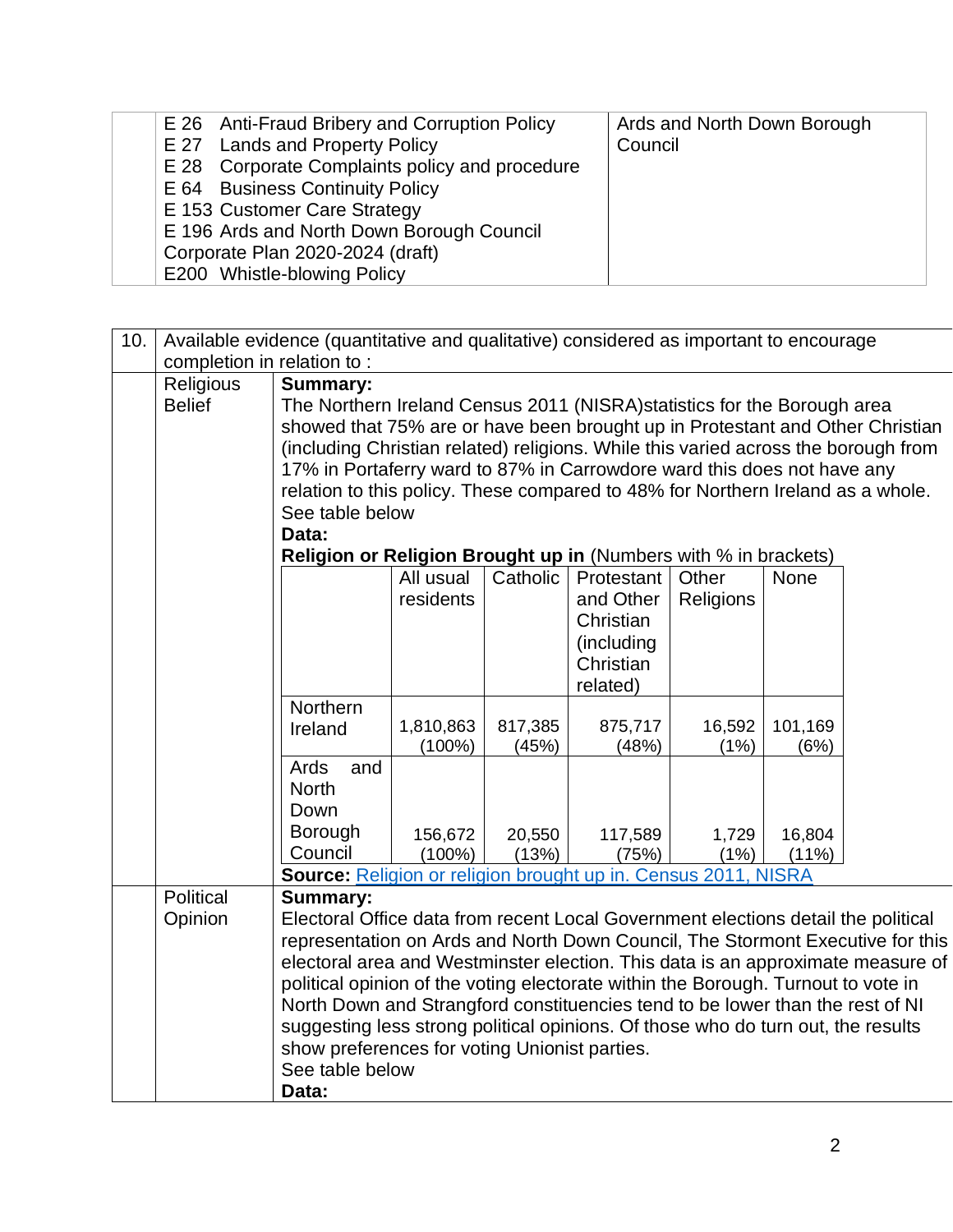| <b>Council Election results</b>                                           |                            |                                       |                          |           |                     |              |                |              |             |             |                |              |
|---------------------------------------------------------------------------|----------------------------|---------------------------------------|--------------------------|-----------|---------------------|--------------|----------------|--------------|-------------|-------------|----------------|--------------|
| The most recent local council election (2 <sup>nd</sup> May 2019) showed: |                            |                                       |                          |           |                     |              |                |              |             |             |                |              |
|                                                                           |                            |                                       | <b>Elected Candidate</b> |           |                     |              |                |              |             |             |                |              |
|                                                                           | Eligible<br>Elector<br>ate | Votes<br>Polled<br>(%<br>Turnou<br>t) | <b>AUD</b>               | Sinn Féin | <b>AUD</b>          | <b>SDLP</b>  | Alliance       | Independent  | $\geq$      | Green       | AUP            | Aontu        |
| Northern<br>Ireland                                                       | 1,305,55<br>3              | 687,733<br>(52.7%)                    | 122                      | 105       | $\overline{7}$<br>5 | 59           | 53             | 24           | 6           | $\bf 8$     | $\overline{3}$ | $\mathbf{1}$ |
| Ards and<br>North<br>Down<br>Borough<br>Council                           | 112,077                    | 47,161<br>$(42.1\%)$                  | 14                       |           | 8                   | $\mathbf{1}$ | 10             | 3            | 1           | 3           |                |              |
| Ards<br>Peninsul<br>a (DEA)                                               | 16,656                     | 7,369<br>$(44.2\%)$                   | 3                        |           | $\mathbf{1}$        | $\mathbf{1}$ | 1              |              |             |             |                |              |
| Bangor<br>Central<br>(DEA)                                                | 17,194                     | 6,678<br>$(38.8\%)$                   | $\overline{2}$           |           | $\mathbf 1$         |              | 1              | $\mathbf{1}$ |             | 1           |                |              |
| Bangor<br>East and<br>Donagha<br>dee<br>(DEA)                             | 16,956                     | 6,915<br>$(40.8\%)$                   | $\overline{2}$           |           | $\overline{2}$      |              | $\mathbf 1$    | 1            |             |             |                |              |
| Bangor<br>West<br>(DEA)                                                   | 13,479                     | 5,448<br>$(40.4\%)$                   | 1                        |           | $\mathbf{1}$        |              | $\overline{2}$ |              |             | $\mathbf 1$ |                |              |
| Comber<br>(DEA)                                                           | 13,681                     | 6,272<br>(45.8%)                      | $\overline{2}$           |           | $\mathbf{1}$        |              | 1              |              | $\mathbf 1$ |             |                |              |
| Holywoo<br>d and<br>Clandebo<br>ye (DEA)                                  | 14,158                     | 6,229<br>$(44.0\%)$                   | $\mathbf{1}$             |           | $\mathbf{1}$        |              | $\overline{2}$ |              |             | 1           |                |              |
| Newtown<br>ards<br>(DEA)<br><b>Source: The Electoral Office, NI</b>       | 19,953                     | 8,250<br>$(41.4\%)$                   | $\mathfrak{S}$           |           | $\mathbf 1$         |              | $\overline{2}$ | 1            |             |             |                |              |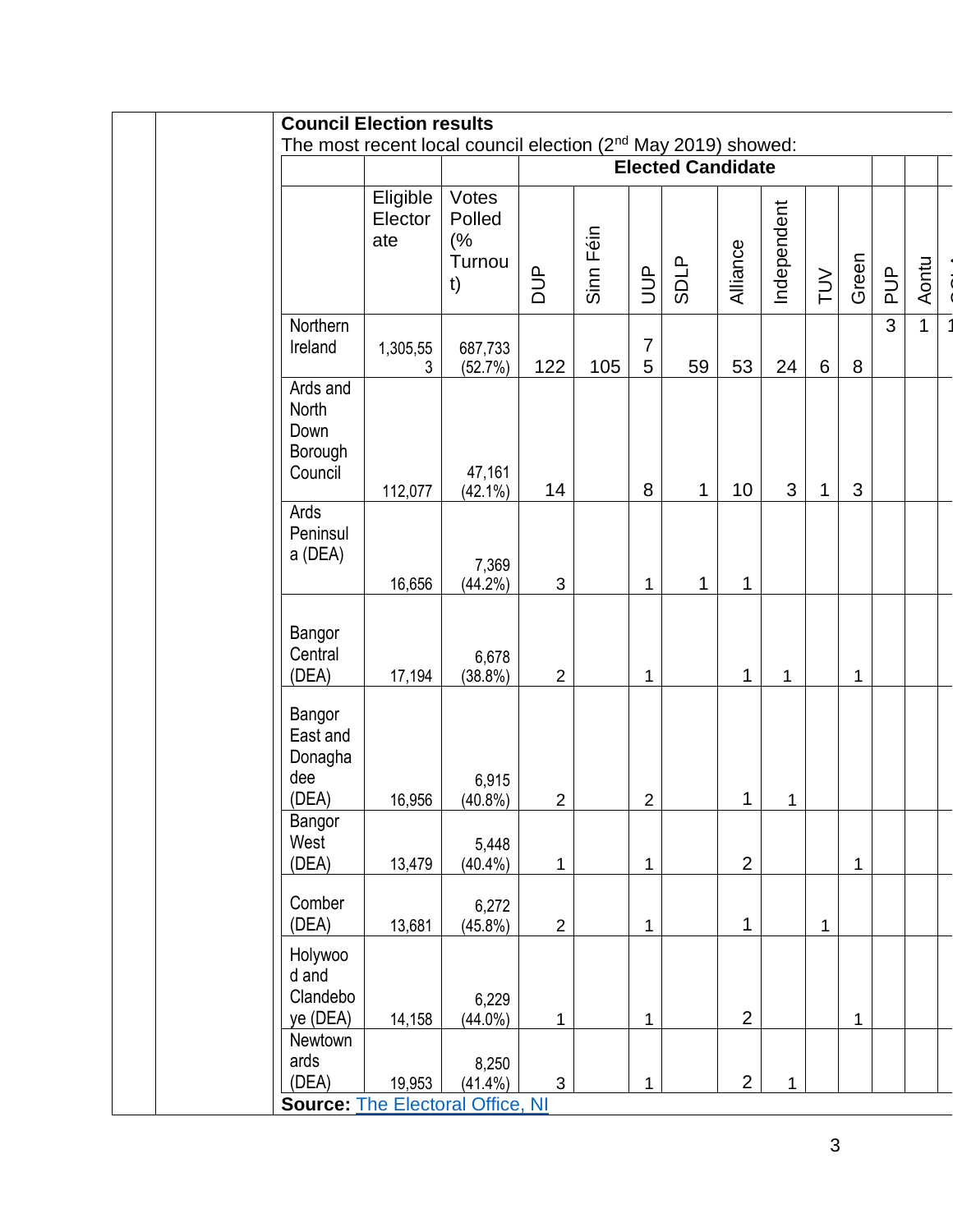| Racial | <b>Summary:</b>                                                                                                                                            |                        |                        |                  |                  |                       |                          |                                         |                                             |                                         |                                         |  |
|--------|------------------------------------------------------------------------------------------------------------------------------------------------------------|------------------------|------------------------|------------------|------------------|-----------------------|--------------------------|-----------------------------------------|---------------------------------------------|-----------------------------------------|-----------------------------------------|--|
| Group  | NISRA, NINIS and Northern Ireland Strategic Migration Partnership data provide                                                                             |                        |                        |                  |                  |                       |                          |                                         |                                             |                                         |                                         |  |
|        | up to date data. The 2011 census showed that 32,000 (1.8%) of the usually<br>resident population in Northern Ireland is from a minority ethnic background. |                        |                        |                  |                  |                       |                          |                                         |                                             |                                         |                                         |  |
|        | Within the borough, the 2011 Census showed that 1.5% (2,300) were from a                                                                                   |                        |                        |                  |                  |                       |                          |                                         |                                             |                                         |                                         |  |
|        | minority ethnic background. Across the borough this ranged from 5.2% in                                                                                    |                        |                        |                  |                  |                       |                          |                                         |                                             |                                         |                                         |  |
|        | Loughview ward to 0.3% in Lisbane ward.<br>See table below                                                                                                 |                        |                        |                  |                  |                       |                          |                                         |                                             |                                         |                                         |  |
|        | Data:                                                                                                                                                      |                        |                        |                  |                  |                       |                          |                                         |                                             |                                         |                                         |  |
|        | <b>Ethnic Group</b> (Numbers with % in brackets)                                                                                                           |                        |                        |                  |                  |                       |                          |                                         |                                             |                                         |                                         |  |
|        |                                                                                                                                                            | residents<br>All usual | White                  | Chinese          | Indian           | Banglades<br>hi       | Other                    | Black<br>African                        | Black<br>CHbor                              | Mixed                                   | Other                                   |  |
|        | Northern Ireland                                                                                                                                           |                        |                        |                  |                  |                       | 6,<br>08                 | 2,3                                     | 12                                          | 6,0                                     | 3,6                                     |  |
|        |                                                                                                                                                            | 1,810,863<br>$(100\%)$ | 1,778,<br>449<br>(98%) | 6,303<br>$(0\%)$ | 6,198<br>$(0\%)$ | 540<br>(0%            | 9<br>(0)<br>$%$ )        | 45<br>(0)<br>$\frac{9}{0}$              | 71<br>(0)<br>%                              | 14<br>(0)<br>$%$ )                      | 54<br>(0)<br>$\frac{0}{0}$              |  |
|        | Ards and North                                                                                                                                             |                        |                        |                  |                  |                       | 41                       | 13                                      | 13                                          | 55                                      | 19                                      |  |
|        | Down Borough<br>Council                                                                                                                                    | 156,672                | 154,36<br>5            | 406              | 283              | 177<br>(0%            | 5<br>(0)                 | 9<br>(0)                                | $\overline{2}$<br>(0)                       | $6\,$<br>(0)                            | $9\,$<br>(0)                            |  |
|        |                                                                                                                                                            | $(100\%)$              | (99%)                  | $(0\%)$          | $(0\%)$          |                       | $%$ )                    | $%$ )                                   | $\frac{9}{6}$                               | $%$ )                                   | $\frac{0}{0}$                           |  |
|        | Ards Peninsula                                                                                                                                             | 22,797<br>$(100\%)$    | 22,641<br>(99%)        | 29 (0%)          | 17<br>$(0\%)$    | 5<br>(0%              | 17<br>(0)<br>$%$ )       | $6\phantom{1}6$<br>(0)<br>$\frac{9}{6}$ | $\overline{2}$<br>(0)<br>$\frac{9}{6}$      | 54<br>(0)<br>$%$ )                      | $\overline{26}$<br>(0)<br>$\frac{9}{6}$ |  |
|        | <b>Bangor Central</b>                                                                                                                                      | 23,524<br>$(100\%)$    | 24,469<br>(98%)        | 105<br>$(0\%)$   | 43<br>$(0\%)$    | 17<br>(0%             | 43<br>(0)<br>$%$ )       | 26<br>(0)<br>$%$ )                      | 32<br>(0)<br>$%$ )                          | $\overline{11}$<br>9<br>(0)<br>$%$ )    | 38<br>(0)<br>$%$ )                      |  |
|        | <b>Bangor East</b>                                                                                                                                         |                        |                        |                  |                  | 10                    | 91                       | 11                                      | $\overline{2}$                              | 82                                      | 19                                      |  |
|        | and<br>Donaghadee                                                                                                                                          | 24,892<br>$(100\%)$    | 22,648<br>(99%)        | 56 (0%)          | 27<br>$(0\%)$    | (0%                   | (0)<br>$%$ )             | (0)<br>$\frac{6}{6}$                    | (0)<br>$%$ )                                | (0)<br>$\frac{9}{6}$                    | (0)<br>%                                |  |
|        | <b>Bangor West</b>                                                                                                                                         | 22,946<br>$(100\%)$    | 17,763<br>(98%)        | 19 (0%)          | 135              | $\overline{2}$<br>(0% | 11<br>6                  | $\overline{3}$<br>(0)<br>$\frac{6}{6}$  | $\overline{26}$<br>(0)<br>$\sqrt[6]{\cdot}$ | $\overline{73}$<br>(0)<br>$\frac{9}{6}$ | 15<br>(0)<br>%                          |  |
|        |                                                                                                                                                            | 18,152                 | 18,216                 |                  |                  | 9<br>(0%              | $\overline{35}$<br>(0)   | 4<br>(0)                                | 8<br>(0)                                    | 55<br>(0)                               | 17<br>(0)                               |  |
|        | Comber                                                                                                                                                     | $(100\%)$              | (99%)                  | $30(0\%)$        | 8(0%)            |                       | $%$ )                    | $\dot{\%})$                             | $\dot{\%}$                                  | $%$ )                                   | $\overline{\frac{9}{6}})$               |  |
|        | Holywood and                                                                                                                                               | 18,382                 | 20,061                 |                  | 31               | 23<br>(0%             | 81<br>(0)                | 81<br>(0)                               | 56<br>(0)                                   | 10<br>(0)                               | 61<br>(0)                               |  |
|        | Clandeboye                                                                                                                                                 | $(100\%)$              | (98%)                  | 65 (0%)          | $(0\%)$          | 111                   | $%$ )<br>$\overline{30}$ | $\frac{6}{6}$<br>$\overline{8}$         | $\frac{9}{6}$<br>6                          | $%$ )<br>$\overline{75}$                | $\frac{9}{0}$<br>$\overline{20}$        |  |
|        |                                                                                                                                                            | 20,560                 | 27,841                 | 105              | 20               | (0%                   | (0)                      | (0)                                     | (0)                                         | (0)                                     | (0)                                     |  |
|        | Newtownards                                                                                                                                                | $(100\%)$              | (99%)                  | $(0\%)$          | $(0\%)$          |                       | $%$ )                    | $\frac{9}{0}$                           | $\%$ )                                      | $\%$ )                                  | $%$ )                                   |  |
| Age    | <b>Source: Ethnic Group, Census 2011, NISRA</b><br>NISRA have published population projections for the Borough which show that                             |                        |                        |                  |                  |                       |                          |                                         |                                             |                                         |                                         |  |
|        | the proportion of those aged 85 and over are expected to more than double within                                                                           |                        |                        |                  |                  |                       |                          |                                         |                                             |                                         |                                         |  |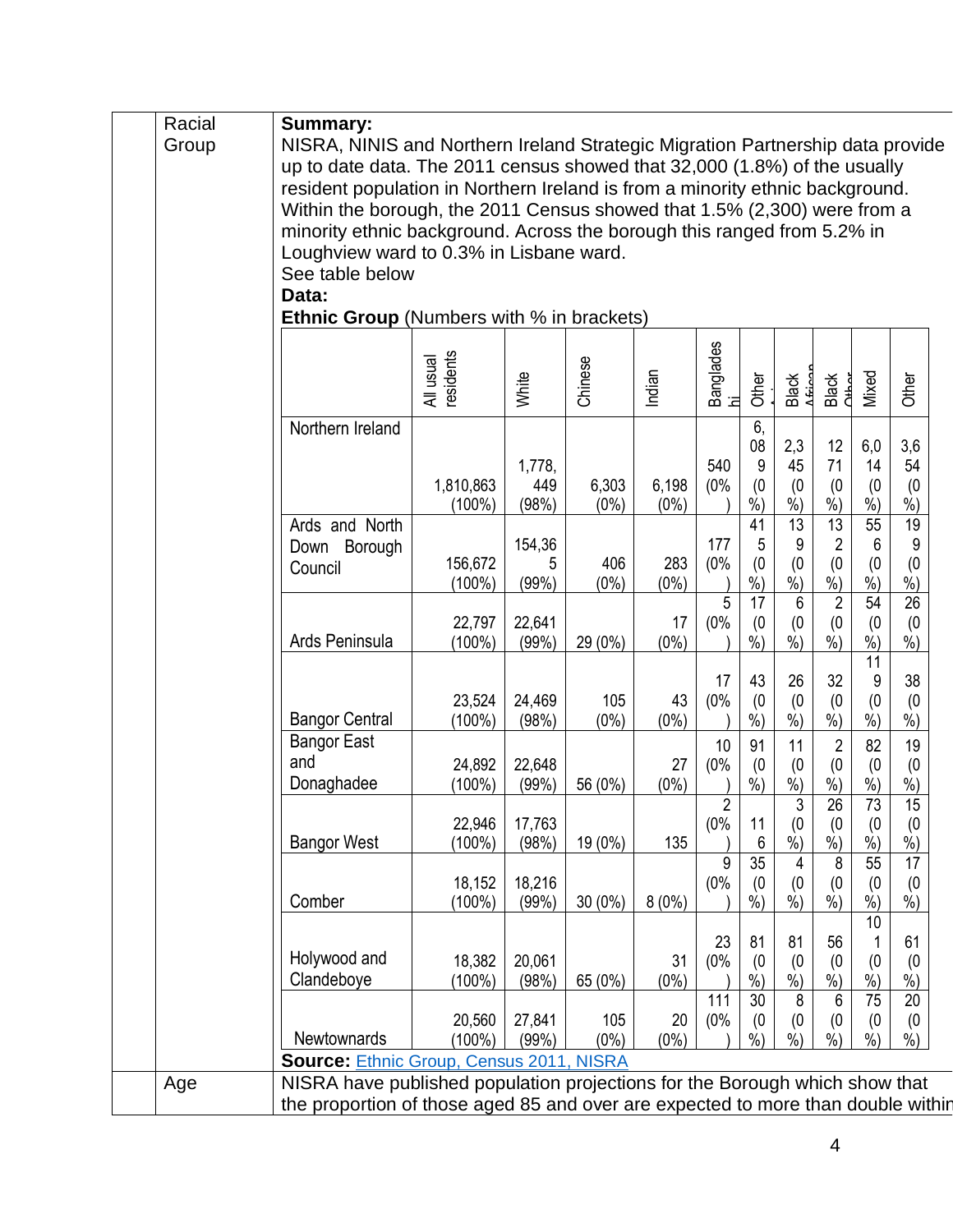|                                                                                                                                                                                                                                                                                                                                                                                                                                                                                 |                       | the next 25 years.<br>ANDBC has the highest % population of older people in Northern Ireland.<br>See table below<br>Data:                                                                                                                                                                                                                                    |                         |                                        |                                             |                                 |                                                          |                                                                 |                                                                                                 |                                                                               |  |
|---------------------------------------------------------------------------------------------------------------------------------------------------------------------------------------------------------------------------------------------------------------------------------------------------------------------------------------------------------------------------------------------------------------------------------------------------------------------------------|-----------------------|--------------------------------------------------------------------------------------------------------------------------------------------------------------------------------------------------------------------------------------------------------------------------------------------------------------------------------------------------------------|-------------------------|----------------------------------------|---------------------------------------------|---------------------------------|----------------------------------------------------------|-----------------------------------------------------------------|-------------------------------------------------------------------------------------------------|-------------------------------------------------------------------------------|--|
|                                                                                                                                                                                                                                                                                                                                                                                                                                                                                 |                       | Age Groups (Numbers with % in brackets)                                                                                                                                                                                                                                                                                                                      |                         |                                        |                                             |                                 |                                                          |                                                                 |                                                                                                 |                                                                               |  |
|                                                                                                                                                                                                                                                                                                                                                                                                                                                                                 |                       |                                                                                                                                                                                                                                                                                                                                                              |                         | $0 - 15$                               |                                             | 16-39                           |                                                          | 40-64                                                           | $65+$                                                                                           | Total                                                                         |  |
|                                                                                                                                                                                                                                                                                                                                                                                                                                                                                 |                       | Northern Ireland                                                                                                                                                                                                                                                                                                                                             |                         | 385,200<br>(21%)                       |                                             | 583,116<br>(31%)                |                                                          | 591,481<br>(32%)                                                | 291,824<br>(16%)                                                                                | 1,851,621<br>(100%)                                                           |  |
|                                                                                                                                                                                                                                                                                                                                                                                                                                                                                 |                       | Ards<br>and<br>Down<br>Council<br><b>Sources: Demography and Methodology Branch, NISRA</b>                                                                                                                                                                                                                                                                   | <b>North</b><br>Borough | 29,801<br>(19%)                        |                                             | 43,239<br>(27%)                 |                                                          | 54,094<br>(34%)                                                 | 31,663<br>(20%)                                                                                 | 158,797<br>(100%)                                                             |  |
|                                                                                                                                                                                                                                                                                                                                                                                                                                                                                 |                       | <b>World Health Organization</b>                                                                                                                                                                                                                                                                                                                             |                         |                                        |                                             |                                 |                                                          |                                                                 |                                                                                                 |                                                                               |  |
| <b>Marital</b><br>The 2011 Northern Ireland Census showed that 48% of adults (those aged over<br>16 years of age) in Northern Ireland were either married or in a registered same-<br><b>Status</b><br>sex civil partnership. Within the borough, 54% of adults fell into this category.<br>This varies across the borough from 36% in Central (Ards) ward to 64% in<br>Lisbane ward.<br>See table below<br>Data:<br>Marital Status (All aged 16+) (Numbers with % in brackets) |                       |                                                                                                                                                                                                                                                                                                                                                              |                         |                                        |                                             |                                 |                                                          |                                                                 |                                                                                                 |                                                                               |  |
|                                                                                                                                                                                                                                                                                                                                                                                                                                                                                 |                       |                                                                                                                                                                                                                                                                                                                                                              | All usual residents     | married or never<br>(never<br>Single ( | sex civil partnership<br>registered a same- | Married                         | In a registered same-<br>civil nartnershin<br><b>ZUS</b> | legally married or still<br>(but still<br>Separated<br>منعللمهم | dissolved<br>Divorced or formerly<br>partnership which is<br>in a same-sex civil<br>now legally | Widowed or surviving<br>same-<br>partner from a same<br>sex civil partnership |  |
|                                                                                                                                                                                                                                                                                                                                                                                                                                                                                 |                       | Northern<br>Ireland                                                                                                                                                                                                                                                                                                                                          | 1,431,540<br>$(100\%)$  |                                        | 517,393<br>(36%)                            | 68<br>0,8<br>31<br>(48)<br>%)   | 1,2<br>43<br>(0)<br>%)                                   | 56,91<br>1<br>(4%)                                              | 78,074<br>(5%)                                                                                  | 97,088<br>(7%)                                                                |  |
|                                                                                                                                                                                                                                                                                                                                                                                                                                                                                 |                       | Ards<br>and<br>North Down<br>Borough<br>Council<br><b>Source: Northern Ireland 2011 Census, Marital Status</b>                                                                                                                                                                                                                                               | 126,945<br>$(100\%)$    |                                        | 36,730<br>(29%)                             | 67,<br>86<br>6<br>(53)<br>$%$ ) | 12<br>3<br>(0)<br>%)                                     | 4,328<br>(3%)                                                   | 8,548<br>(7%)                                                                                   | 9,350<br>(7%)                                                                 |  |
|                                                                                                                                                                                                                                                                                                                                                                                                                                                                                 | Sexual<br>orientation | <b>Summary:</b><br>It should be noted that no reliable data is available on sexual orientation-NISRA<br>are currently examining methodology on how to measure this. However, the 2011<br>census indicates that less than 1% of the Northern Ireland adult population (those<br>aged 16 years and over) were in a registered same-sex civil partnership. This |                         |                                        |                                             |                                 |                                                          |                                                                 |                                                                                                 |                                                                               |  |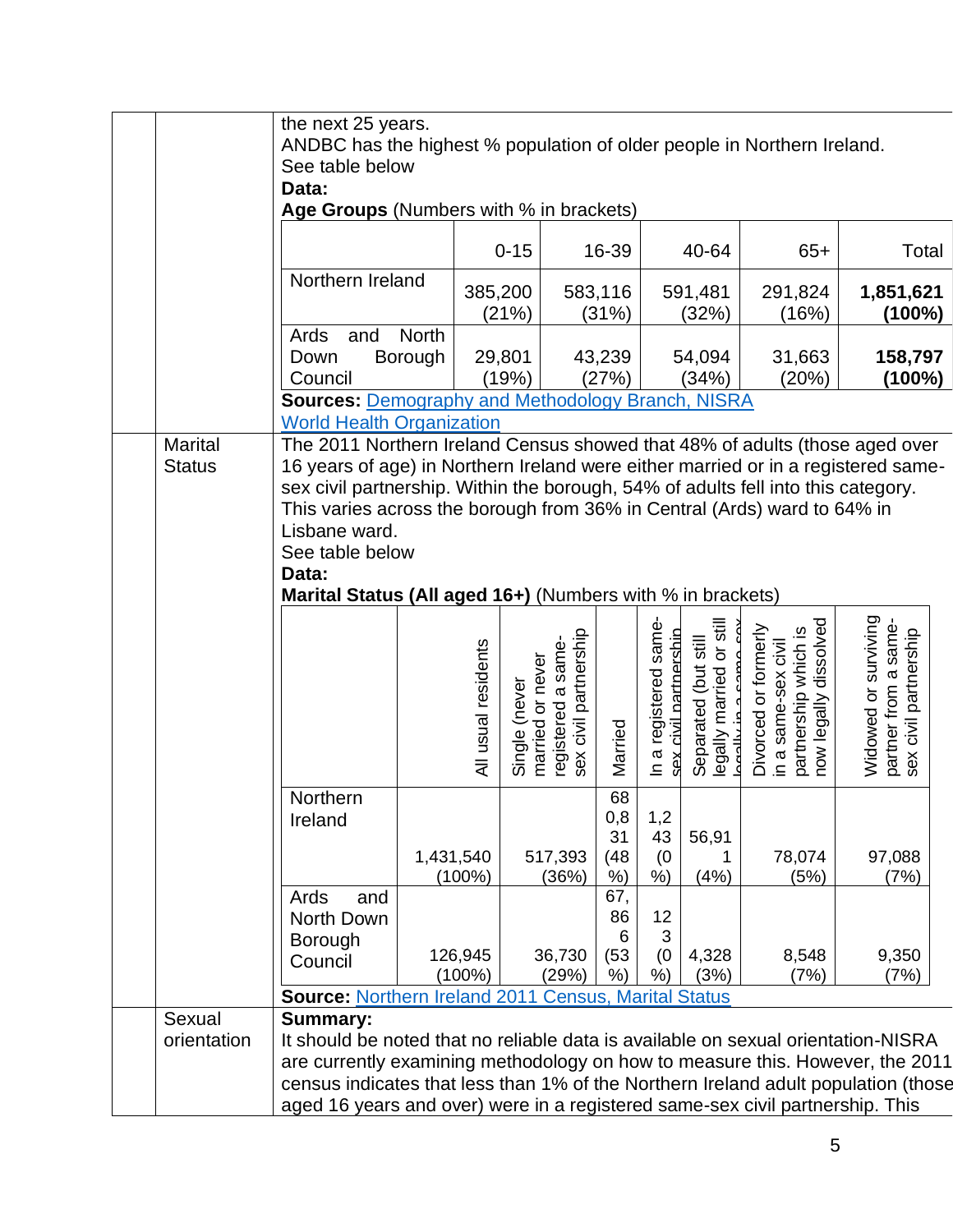|                    | was similar to the borough as a whole. The Continuous Household Survey in<br>Northern Ireland estimated this figure between 0.9% and 1.9% in 2015-2016. The<br>Office for National Statistics estimates a similar range for the United Kingdom<br>$(1.7\%)$ . |               |              |                  |                |                                        |     |
|--------------------|---------------------------------------------------------------------------------------------------------------------------------------------------------------------------------------------------------------------------------------------------------------|---------------|--------------|------------------|----------------|----------------------------------------|-----|
|                    | <b>Source: Northern Ireland 2011 Census, Marital Status</b><br><b>ONS 2015 Sexual Identity</b>                                                                                                                                                                |               |              |                  |                |                                        |     |
| Men &              | According to census (NISRA) almost half of the population of Northern Ireland                                                                                                                                                                                 |               |              |                  |                |                                        |     |
| Women<br>generally | were male (49%) and this was similar throughout Ards and North Down Borough<br>Council (48%). See table below<br>Data:                                                                                                                                        |               |              |                  |                |                                        |     |
|                    |                                                                                                                                                                                                                                                               |               | <b>Males</b> |                  | Females        |                                        | All |
|                    | Northern Ireland                                                                                                                                                                                                                                              |               |              |                  |                | 1,810,863                              |     |
|                    | Ards and North<br>Down                                                                                                                                                                                                                                        | 887,323 (49%) |              | 923,540 (51%)    |                | (100%)                                 |     |
|                    | <b>Borough Council</b>                                                                                                                                                                                                                                        | 75,920 (48%)  |              | 80,752 (52%)     |                | 156,672(100%)                          |     |
|                    | Source: Age Structure, Census 2011, NISRA                                                                                                                                                                                                                     |               |              |                  |                |                                        |     |
|                    | Review of statistical classification and delineation of settlements, NISRA                                                                                                                                                                                    |               |              |                  |                |                                        |     |
| <b>Disability</b>  | The 2011 Census (NISRA) showed that 20% of the population in Ards and North                                                                                                                                                                                   |               |              |                  |                |                                        |     |
|                    | Down area had a health issue or disability (including those related to old age)                                                                                                                                                                               |               |              |                  |                |                                        |     |
|                    | which has lasted or expected to last at least 12 months. (This was similar to the                                                                                                                                                                             |               |              |                  |                |                                        |     |
|                    | Northern Ireland figure of 21%.)<br><b>Disability Living Allowances, 2015</b>                                                                                                                                                                                 |               |              |                  |                |                                        |     |
|                    |                                                                                                                                                                                                                                                               |               |              | 2015 (Disability | 2015 (Multiple |                                        |     |
|                    |                                                                                                                                                                                                                                                               |               |              | Living           |                | <b>Disability Benefits)</b>            |     |
|                    |                                                                                                                                                                                                                                                               |               |              | Allowance        |                | *MDB is                                |     |
|                    |                                                                                                                                                                                                                                                               |               |              | Recipients)      |                | aggregated data                        |     |
|                    |                                                                                                                                                                                                                                                               |               |              |                  |                | from Attendance                        |     |
|                    |                                                                                                                                                                                                                                                               |               |              |                  |                | Allowance,<br><b>Disability Living</b> |     |
|                    |                                                                                                                                                                                                                                                               |               |              |                  |                | Allowance,                             |     |
|                    |                                                                                                                                                                                                                                                               |               |              |                  |                | <b>Incapacity Benefit</b>              |     |
|                    |                                                                                                                                                                                                                                                               |               |              |                  |                | and Severe                             |     |
|                    |                                                                                                                                                                                                                                                               |               |              |                  |                | <b>Disablement</b>                     |     |
|                    |                                                                                                                                                                                                                                                               |               |              |                  |                | Allowance data,                        |     |
|                    |                                                                                                                                                                                                                                                               |               |              |                  |                | and data for                           |     |
|                    |                                                                                                                                                                                                                                                               |               |              |                  |                | <b>Employment and</b>                  |     |
|                    | Northern Ireland                                                                                                                                                                                                                                              |               |              |                  |                | Support allowance                      |     |
|                    | Ards and North Down Borough                                                                                                                                                                                                                                   |               |              | 209,280          |                | 251,490                                |     |
|                    | Council                                                                                                                                                                                                                                                       |               |              | 13,840           |                | 18,080                                 |     |
|                    | Ards Peninsula                                                                                                                                                                                                                                                |               |              | 2,920            |                | n/a                                    |     |
|                    | <b>Bangor Central</b>                                                                                                                                                                                                                                         |               |              | 2,250            |                | n/a                                    |     |
|                    | <b>Bangor East and Donaghadee</b>                                                                                                                                                                                                                             |               |              | 1,740            |                | n/a                                    |     |
|                    | <b>Bangor West</b>                                                                                                                                                                                                                                            |               |              | 1,650            |                | n/a                                    |     |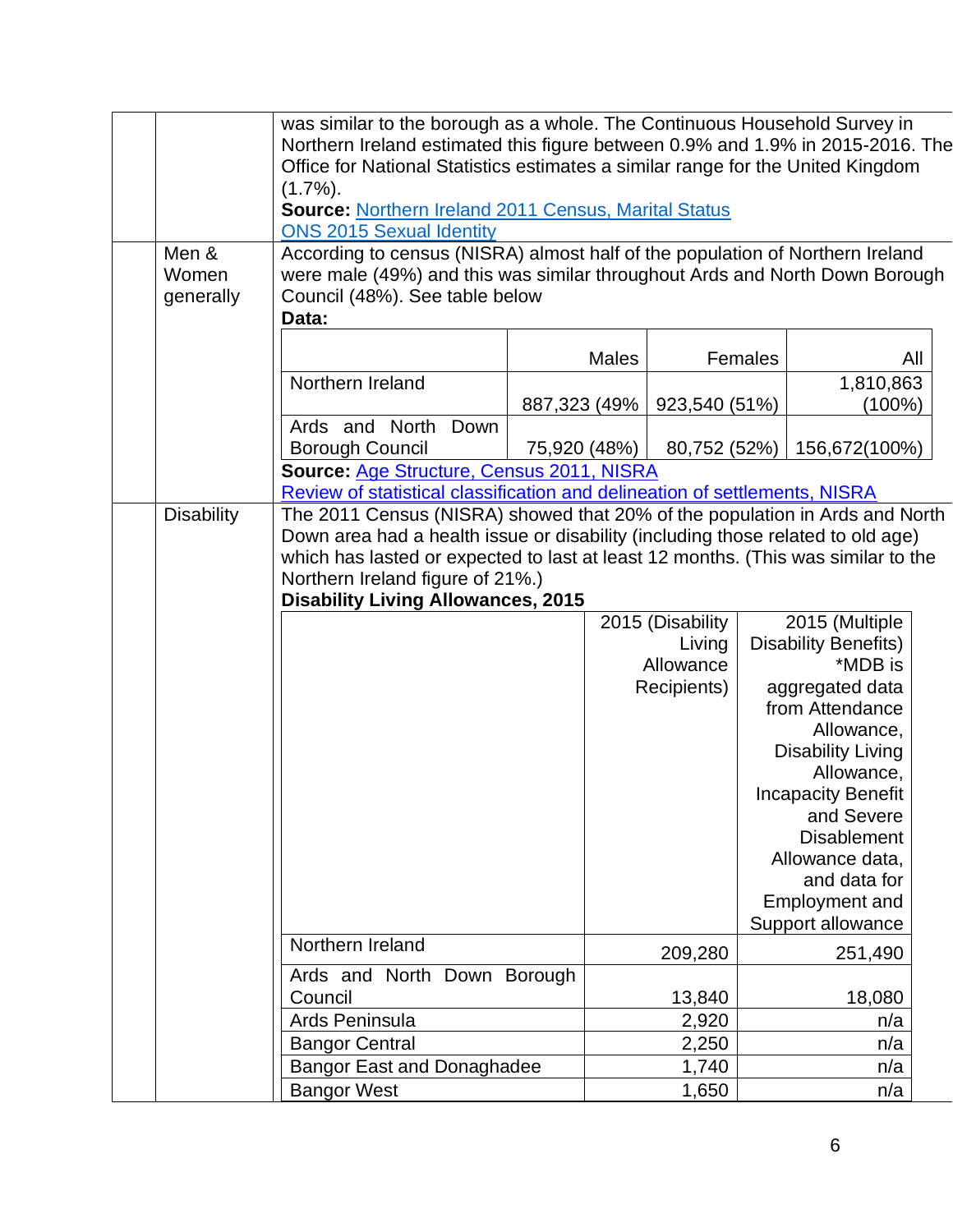|            | Comber                                                                                 | 1,270 | n/a |  |  |  |
|------------|----------------------------------------------------------------------------------------|-------|-----|--|--|--|
|            | Holywood and Clandeboye                                                                | 1,180 | n/a |  |  |  |
|            | <b>Newtownards</b>                                                                     | 2,840 | n/a |  |  |  |
|            | Northern Ireland Census 2011 Long-term health problem or disability by long-           |       |     |  |  |  |
|            | term problem or disability                                                             |       |     |  |  |  |
| Dependents | <b>Summary:</b>                                                                        |       |     |  |  |  |
|            | In considering this dimension the following have been included: persons with           |       |     |  |  |  |
|            | responsibility for the care of a child, children, a person with a disability and or an |       |     |  |  |  |
|            | older person. According to the Continuous Household Survey, 2013-2016, 37% of          |       |     |  |  |  |
|            | Ards and North Down claimed to have a dependent (This did not differentiate on         |       |     |  |  |  |
|            | the type of dependent).                                                                |       |     |  |  |  |
|            | According to the 2011 Census, 7,474 households in Ards and North Down had a            |       |     |  |  |  |
|            | dependent child under the age of 4 (This might give an indication on the numbers       |       |     |  |  |  |
|            | who would have buggies or prams).                                                      |       |     |  |  |  |
|            | <b>Sources: Continuous Household Survey</b>                                            |       |     |  |  |  |

| 11.1 | Based on data previously provided what are the needs, experiences and priorities for each<br>of the following categories, in relation to this policy/decision? |                                                                                                                           |  |  |  |  |
|------|----------------------------------------------------------------------------------------------------------------------------------------------------------------|---------------------------------------------------------------------------------------------------------------------------|--|--|--|--|
|      | <b>Religious Belief</b><br><b>Political Opinion</b>                                                                                                            | Any individual or business arrangement, irrespective of their<br>individual or collective S75 categories who require rent |  |  |  |  |
|      | <b>Racial Group</b>                                                                                                                                            | support under the terms of their agreement will be entitled to                                                            |  |  |  |  |
|      | Age                                                                                                                                                            | make an enquiry about the proposed process of possible                                                                    |  |  |  |  |
|      | <b>Marital Status</b>                                                                                                                                          | financial assistance from the Council when all other avenues                                                              |  |  |  |  |
|      | Sexual orientation                                                                                                                                             | have been exhausted.                                                                                                      |  |  |  |  |
|      | Men & Women generally                                                                                                                                          |                                                                                                                           |  |  |  |  |
|      | <b>Disability</b>                                                                                                                                              |                                                                                                                           |  |  |  |  |
|      | <b>Dependents</b>                                                                                                                                              |                                                                                                                           |  |  |  |  |

# **Does this Policy require an Equality Impact Assessment?**

| $\mathbf 1$ . |                          | What is the likely impact on equality of opportunity for each of the Section 75 categories? |                  |  |  |  |  |
|---------------|--------------------------|---------------------------------------------------------------------------------------------|------------------|--|--|--|--|
|               |                          | Detail of Impact                                                                            | Level of Impact  |  |  |  |  |
|               |                          |                                                                                             | Minor/Major/None |  |  |  |  |
|               | <b>Religious Belief</b>  | This arrangement is set on clear                                                            | <b>None</b>      |  |  |  |  |
|               | <b>Political Opinion</b> | criteria that identifies that where                                                         |                  |  |  |  |  |
|               | <b>Racial Group</b>      | an applicant demonstrates they                                                              |                  |  |  |  |  |
|               | Age                      | have used all potential sources of                                                          |                  |  |  |  |  |
|               | <b>Marital Status</b>    | support available to them and                                                               |                  |  |  |  |  |
|               | Sexual orientation       | they have been unable to source                                                             |                  |  |  |  |  |
|               | Men & Women generally    | support as required elsewhere,                                                              |                  |  |  |  |  |
|               | <b>Disability</b>        | they may be entitled to approach                                                            |                  |  |  |  |  |
|               | <b>Dependents</b>        | the council to ascertain if they are                                                        |                  |  |  |  |  |
|               |                          | entitled to financial support.                                                              |                  |  |  |  |  |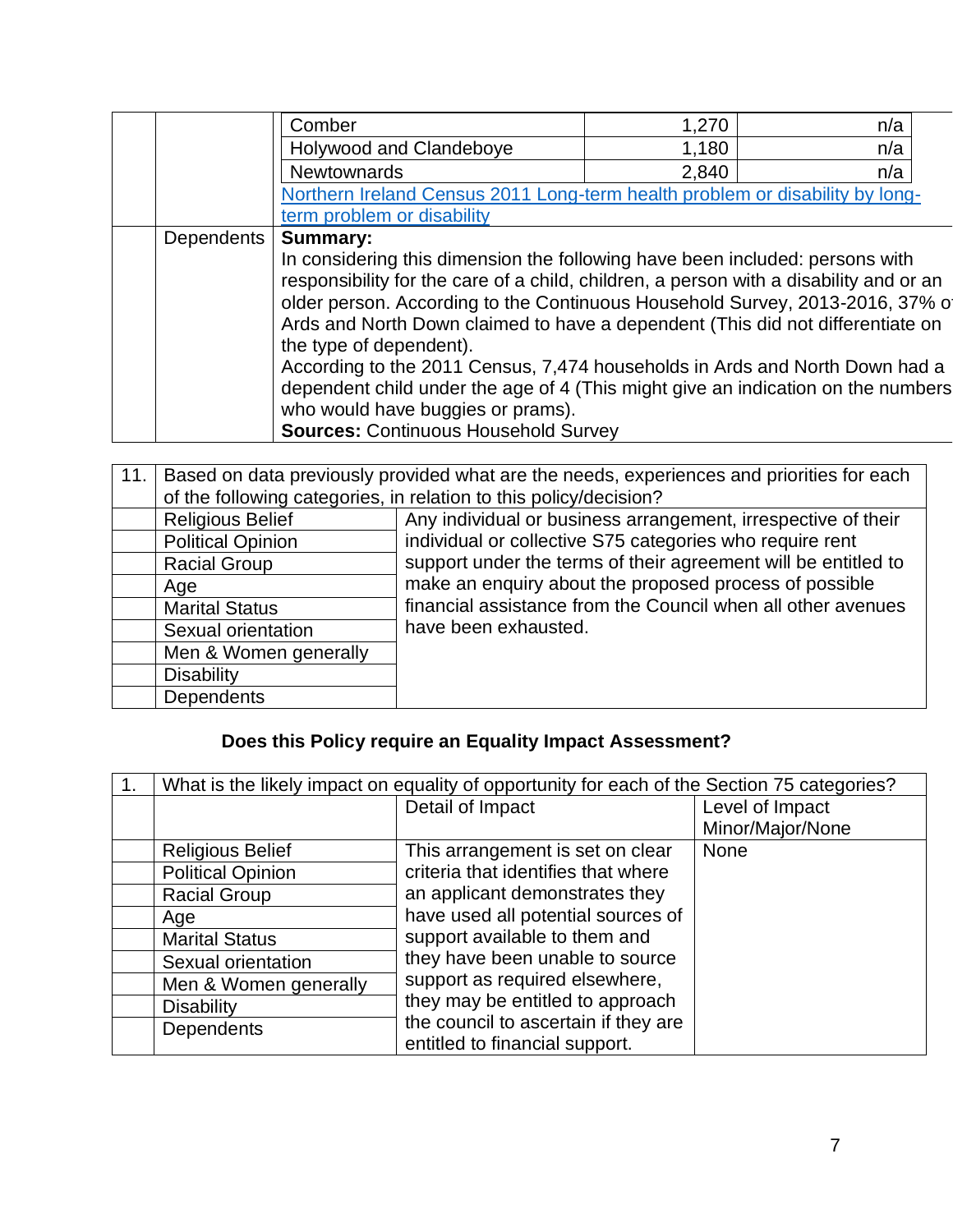2. Are there opportunities to better promote equality of opportunity for people within the Section 75 equality categories?

|                          | If "Yes", provide details                                  | If "No", provide details |  |  |  |  |  |
|--------------------------|------------------------------------------------------------|--------------------------|--|--|--|--|--|
| <b>Religious Belief</b>  | No – the criteria are clear in relation to businesses that |                          |  |  |  |  |  |
| <b>Political Opinion</b> | may be supported and what assistance is available to       |                          |  |  |  |  |  |
| <b>Racial Group</b>      | them and how this may be accessed at an appropriate        |                          |  |  |  |  |  |
| Age                      | time.                                                      |                          |  |  |  |  |  |
| <b>Marital Status</b>    |                                                            |                          |  |  |  |  |  |
| Sexual orientation       |                                                            |                          |  |  |  |  |  |
| Men & Women generally    |                                                            |                          |  |  |  |  |  |
| <b>Disability</b>        |                                                            |                          |  |  |  |  |  |
| <b>Dependents</b>        |                                                            |                          |  |  |  |  |  |

3. To what extent is the Policy likely to impact on Good Relations between people of different religious belief, political opinion or racial group?

|                          | Details of Impact                                              | Level of Impact  |  |  |  |  |
|--------------------------|----------------------------------------------------------------|------------------|--|--|--|--|
|                          |                                                                | Minor/Major/None |  |  |  |  |
| <b>Religious Belief</b>  | None as this facility is available to all businesses           |                  |  |  |  |  |
| <b>Political Opinion</b> | irrespective of any individual identity as the criteria is set |                  |  |  |  |  |
| <b>Racial Group</b>      | on financial support.                                          |                  |  |  |  |  |

| -4.                 | Are there opportunities to better promote Good Relations between people of different |                                          |  |  |
|---------------------|--------------------------------------------------------------------------------------|------------------------------------------|--|--|
|                     | religious belief, political opinion or racial group?                                 |                                          |  |  |
|                     | If "Yes" provide details<br>∣ If "No" provide details                                |                                          |  |  |
|                     | No as this facility is available to all businesses<br><b>Religious Belief</b>        |                                          |  |  |
|                     | <b>Political Opinion</b>                                                             | irrespective of any individual identity. |  |  |
| <b>Racial Group</b> |                                                                                      |                                          |  |  |

#### Additional Considerations

| <b>Multiple Identity Considerations</b>                                                                                                                                                                                                                                                                                 | Details of Impact or potential impact<br>(Positive/Negative)                                                                                                                                                                                                                                                                                                       |
|-------------------------------------------------------------------------------------------------------------------------------------------------------------------------------------------------------------------------------------------------------------------------------------------------------------------------|--------------------------------------------------------------------------------------------------------------------------------------------------------------------------------------------------------------------------------------------------------------------------------------------------------------------------------------------------------------------|
| Are there any potential impacts of the<br>policy decision on people with multiple<br>identities?<br>(e.g. disabled minority ethnic persons).<br>Where appropriate provide details of data<br>on the impact of the policy on people with<br>multiple identities.<br>Specify relevant Section 75 categories<br>concerned. | This support is available to all applying on<br>behalf of their business rental arrangement<br>with the Council. Although not relevant to<br>individuals, the scheme will be applied where<br>the criteria is met to a breadth of multiple<br>identity individuals. This is not monitored as it<br>is the rent arrangement that the Council is<br>contracted with. |

### **Disability Discrimination Order (NI) 2006**

|  | 'NC.<br>$\sim$ | _<br>reasoning:<br>ап<br><b>MOUL</b> |
|--|----------------|--------------------------------------|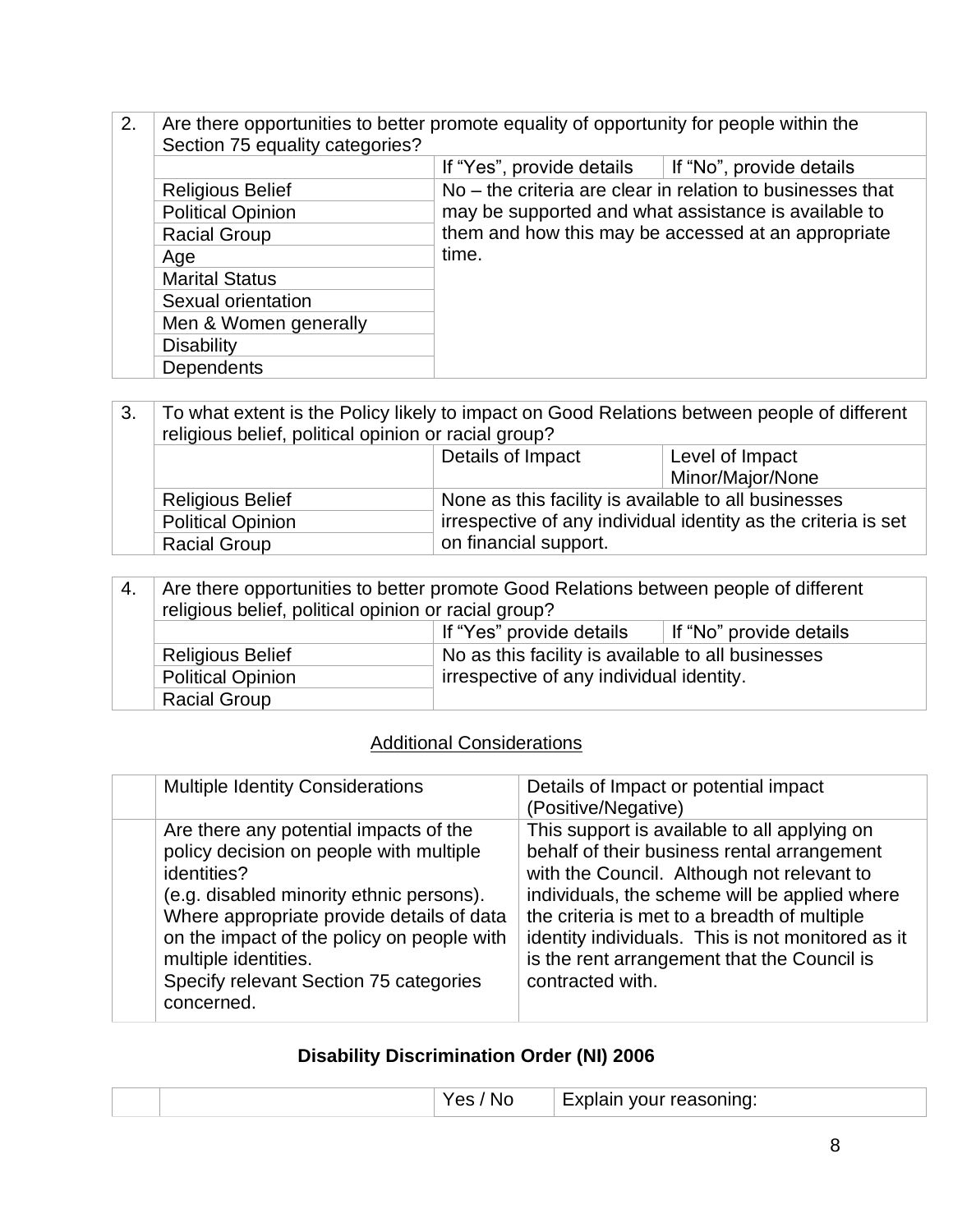|                                                                                   | Does this proposed policy<br>provide an opportunity to:                                    | Yes                                                                         | The scheme and arrangements to receive<br>the due monies if all the criteria are met |
|-----------------------------------------------------------------------------------|--------------------------------------------------------------------------------------------|-----------------------------------------------------------------------------|--------------------------------------------------------------------------------------|
| better promote positive<br>$\blacksquare$<br>attitudes towards disabled<br>people |                                                                                            | will be facilitated if an individual applying<br>has a declared disability. |                                                                                      |
|                                                                                   | increase participation by<br>$\overline{\phantom{a}}$<br>disabled people in public<br>life |                                                                             |                                                                                      |

#### Monitoring Arrangements

Section 75 places a requirement on the Council to have equality monitoring arrangements in place to assess the impact of policies and services, help identify barriers to fair participation and to better promote equality of opportunity.

| Outline what data you could<br>collect in the future to monitor<br>the impact of this policy / | Comments and complaints received on the scheme and<br>its application and criteria.<br>Any relevant S 75 monitoring data that may be available |
|------------------------------------------------------------------------------------------------|------------------------------------------------------------------------------------------------------------------------------------------------|
| decision on equality, good<br>relations and disability duties                                  |                                                                                                                                                |

I can confirm that the proposed policy / decision have been screened for:-

| Equality of opportunity and good relations |
|--------------------------------------------|
| Disabilities duties                        |

On the basis of the answers to the screening questions, I recommend that this policy / decision is:-

| Screened Out – No EQIA necessary (no impacts)     |
|---------------------------------------------------|
| Screened Out - Mitigating Actions (minor impacts) |
| Screened In - Necessary to conduct a full EQIA    |
| Please detail actions to be taken:                |

Screening assessment completed by:-